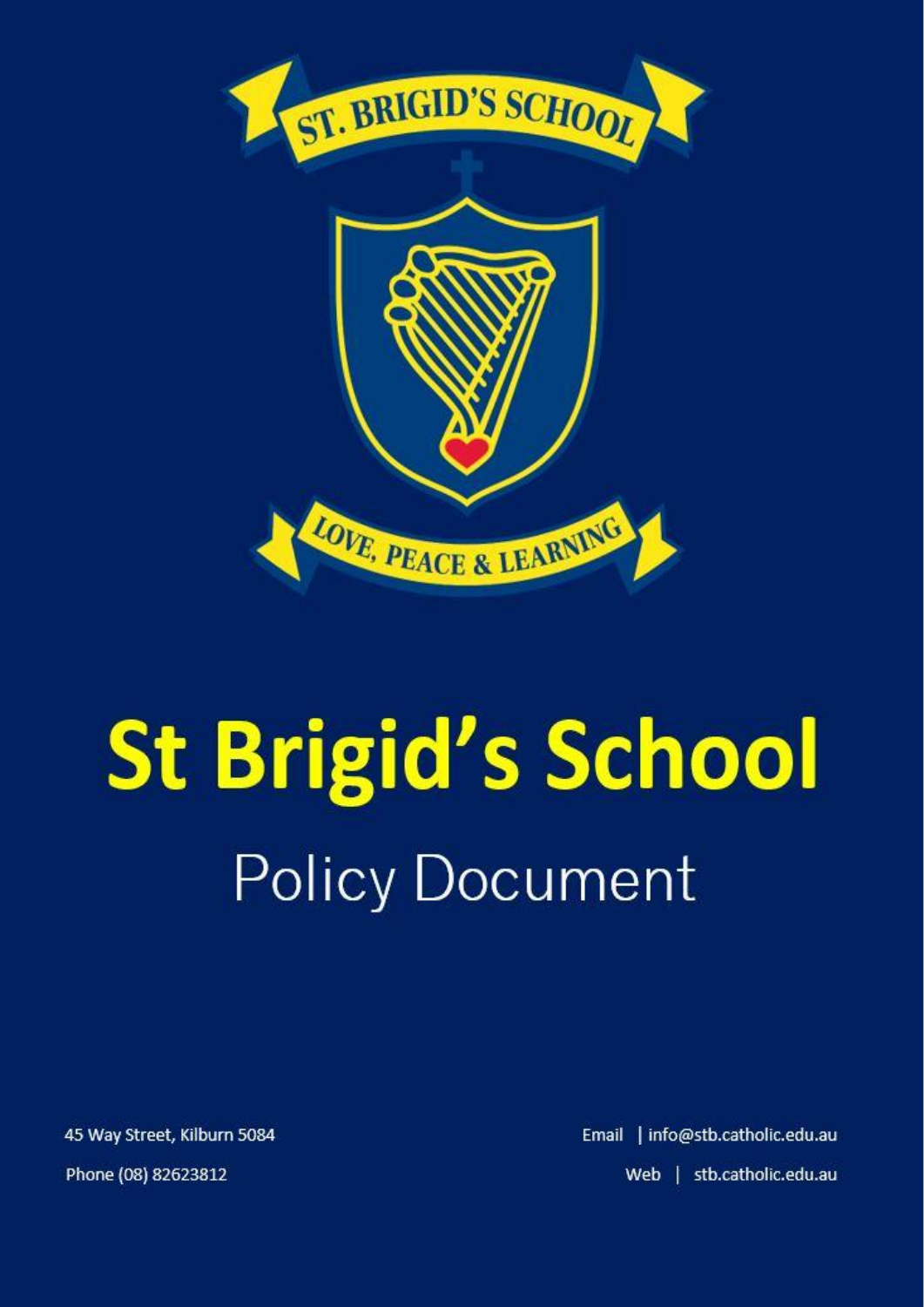# Acceptable Use of Information Communication Technology Policy

### 1. Purpose

This policy supports the Acceptable Use of Information and Communications Technology at St Brigid's School. Information and Communications Technology are valuable learning tools and are to be used acceptably and ethically. This policy covers the use of the St. Brigid's School's computer network, Internet facilities and all digital media devices. These include photographic cameras, video cameras, mobile phones, portable music players, data storage devices, VR equipment and portable gaming devices. These devices are only to be used for school-related learning and as permitted by the relevant teachers. This Policy articulates behaviours and attitudes reflected in St. Brigid's Mission and Vision. Users are expected to be ethical and discerning and operate in line with the CESA Acceptable Use of Information and Communications Policy.

## 2. Scope

This policy is designed to promote acceptable use of electronic information and communications technology by all staff, Workplace Participants, students, parents, volunteers, contractors or CESA consultants at St Brigid's School.

This policy covers the:

- Use of St Brigid's School ICT Facilities (whether within or outside of normal working hours, and whether on or off-site), including use of St Brigid's networks/internet connections to access the internet using Personal ICT Devices (whether within or outside of normal working hours), and including remote access
- $\overline{\bullet}$  Other use of Personal ICT Devices (including outside of normal working hours and including when off-site) where such use:
	- o Is likely to cause serious damage to the relationship between St Brigid's School/CESA and the Workplace Participant or
	- o Is likely to damage the interests of St Brigid/CESA or
	- o Is incompatible with the Workplace Participant's duty to St Brigid's School/CESA.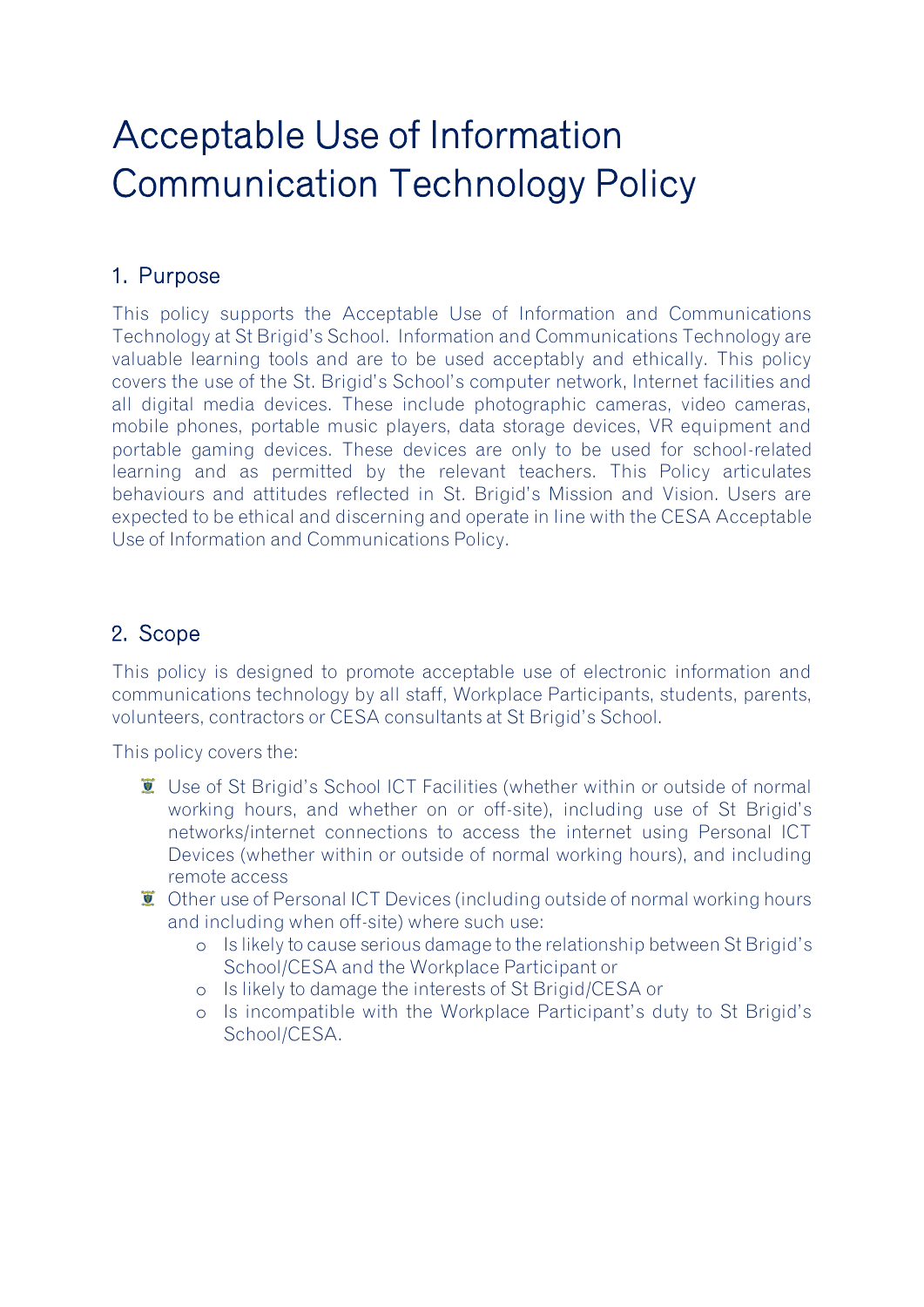### 3. Policy

The school is committed to:

- $\bar{z}$  Ensuring access to digital media and digital media devices, the computer network and certain online facilities
- $\overline{\bullet}$  All information and communications technology are used to enhance the quality of human life, whether in an educational, social, recreational or work context.
- $\ddot{\mathbf{z}}$  Ensuring all technology is to be used in a safe, responsible, respectful, and ethical manner at all times.

#### 4. Definitions

CESA – means Catholic Education South Australia, including any School or the CEO, as the context may permit.

Cyber Bullying - is the use of the Internet and related technologies to harm other people, in a deliberate, repeated, and hostile manner.

ICT – Information and communications technology is an umbrella term that includes any computing, processing facilities, communication device or application, encompassing smartphones, computers, tablets and network hardware and software, systems and so on, as well as the various associated services and applications.

Parent/caregivers - The parent, guardian, or caregiver of a student (singular or plural).

Personal ICT Device or BYOD - means a device owned, leased or otherwise used by an individual that is not provided by St Brigid but is capable of accessing material on the school's network and services, or is capable of acting as a Wi-Fi hotspot.

SAACCS – South Australian Commission for Catholic Schools (SACCS).

Staff - employees of St Brigid's School.

St Brigid's ICT Facilities - include computer systems, cloud-based resources, data networks, wireless infrastructure, internet connections, computers, laptops, smartphones, other devices, applications and printers and other means of electronic communication provided by St Brigid School.

Workplace – means the school in the case of Workplace Participants working or volunteering at a South Australian Catholic school, and means the CEO/CESA in the case of other Workplace Participants.

Work Place Participants – means employees, consultants, contractors and volunteers, officeholders (school boards, school governing councils and the Federation of Catholic School Parent Communities); and clergy, religious and parish workers to the extent they are using St Brigid's School ICT facilities.